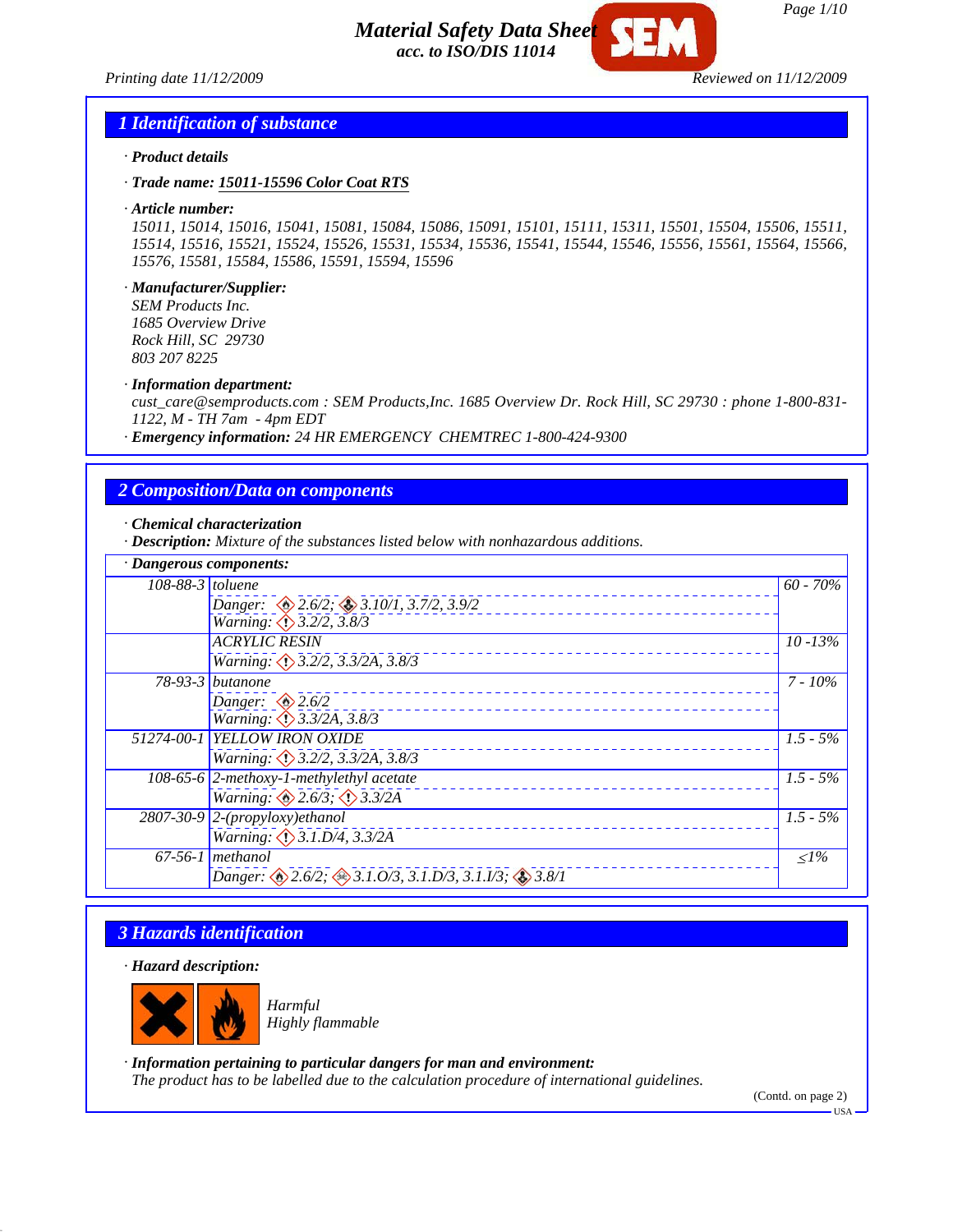*Printing date 11/12/2009 Reviewed on 11/12/2009*

*Trade name: 15011-15596 Color Coat RTS*

(Contd. of page 1) *Has a narcotizing effect. Highly flammable. Irritating to eyes and skin. Harmful: danger of serious damage to health by prolonged exposure through inhalation. Possible risk of harm to the unborn child. Vapours may cause drowsiness and dizziness. · Classification system: The classification was made according to the latest editions of international substances lists, and expanded upon from company and literature data. · NFPA ratings (scale 0 - 4)* 2 3  $\overline{0}$ *Health = 2 Fire = 3 Reactivity = 0 · HMIS-ratings (scale 0 - 4)* **HEALTH**  FIRE  $\overline{REACTIVITY[0]}$  *Reactivity* = 0 2 *Health = 2* 3 *Fire = 3 · GHS label elements Danger 2.6/2 - Highly flammable liquid and vapour. Warning 3.7/2 - Suspected of damaging fertility or the unborn child. 3.9/2 - May cause damage to organs through prolonged or repeated exposure. Warning 3.2/2 - Causes skin irritation. 3.3/2A - Causes serious eye irritation. 3.8/3 - May cause drowsiness or dizziness. · Prevention: Obtain special instructions before use. Do not handle until all safety precautions have been read and understood. Keep away from heat/sparks/open flames/hot surfaces. - No smoking. Keep container tightly closed. Ground/bond container and receiving equipment. Use explosion-proof electrical/ventilating/lighting/equipment. Use only non-sparking tools. Take precautionary measures against static discharge. Do not breathe dust/fume/gas/mist/vapours/spray. Avoid breathing dust/fume/gas/mist/vapours/spray. Wash thoroughly after handling. Use only outdoors or in a well-ventilated area. Wear protective gloves/protective clothing/eye protection/face protection. Use personal protective equipment as required.* (Contd. on page 3)

*Page 2/10*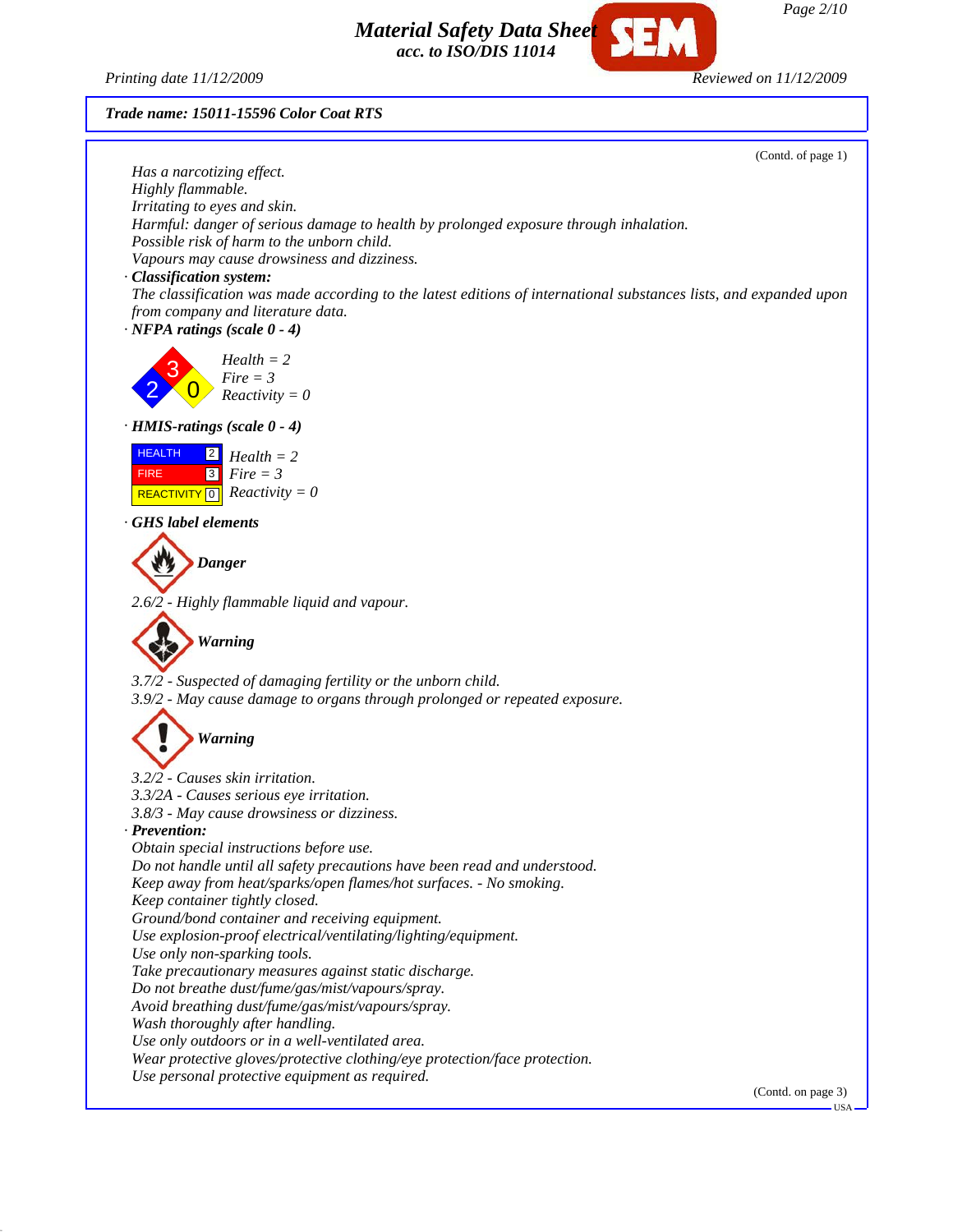*Printing date 11/12/2009 Reviewed on 11/12/2009*

*Material Safety Data Sheet acc. to ISO/DIS 11014*

#### *Trade name: 15011-15596 Color Coat RTS*

(Contd. of page 2)

*· Response: IF ON SKIN: Wash with plenty of soap and water. IF ON SKIN (or hair): Remove/Take off immediately all contaminated clothing. Rinse skin with water/shower. IF INHALED: Remove victim to fresh air and keep at rest in a position comfortable for breathing. IF IN EYES: Rinse cautiously with water for several minutes. Remove contact lenses, if present and easy to do. Continue rinsing. IF exposed or concerned: Get medical advice/attention. Call a POISON CENTER or doctor/physician if you feel unwell. Get medical advice/attention if you feel unwell. Specific treatment (see on this label). If skin irritation occurs: Get medical advice/attention. If eye irritation persists: Get medical advice/attention. Take off contaminated clothing and wash before reuse. In case of fire: Use for extinction: CO2, powder or water spray. · Storage: Store in a well-ventilated place. Keep container tightly closed. Store in a well-ventilated place. Keep cool. Store locked up. · Disposal: Dispose of contents/container in accordance with local/regional/national/international regulations.*

## *4 First aid measures*

*· After inhalation: In case of unconsciousness place patient stably in side position for transportation.*

- *· After skin contact: Immediately wash with water and soap and rinse thoroughly.*
- *· After eye contact:*
- *Rinse opened eye for several minutes under running water. If symptoms persist, consult a doctor.*
- *· After swallowing: If symptoms persist consult doctor.*

## *5 Fire fighting measures*

*· Suitable extinguishing agents: CO2, sand, extinguishing powder. Do not use water.*

- *· For safety reasons unsuitable extinguishing agents: Water with full jet*
- *· Protective equipment: No special measures required.*

## *6 Accidental release measures*

- *· Person-related safety precautions: Wear protective equipment. Keep unprotected persons away.*
- *· Measures for environmental protection: Do not allow to enter sewers/ surface or ground water.*
- *· Measures for cleaning/collecting: Absorb with liquid-binding material (sand, diatomite, acid binders, universal binders, sawdust). Dispose contaminated material as waste according to item 13. Ensure adequate ventilation. Do not flush with water or aqueous cleansing agents*

(Contd. on page 4)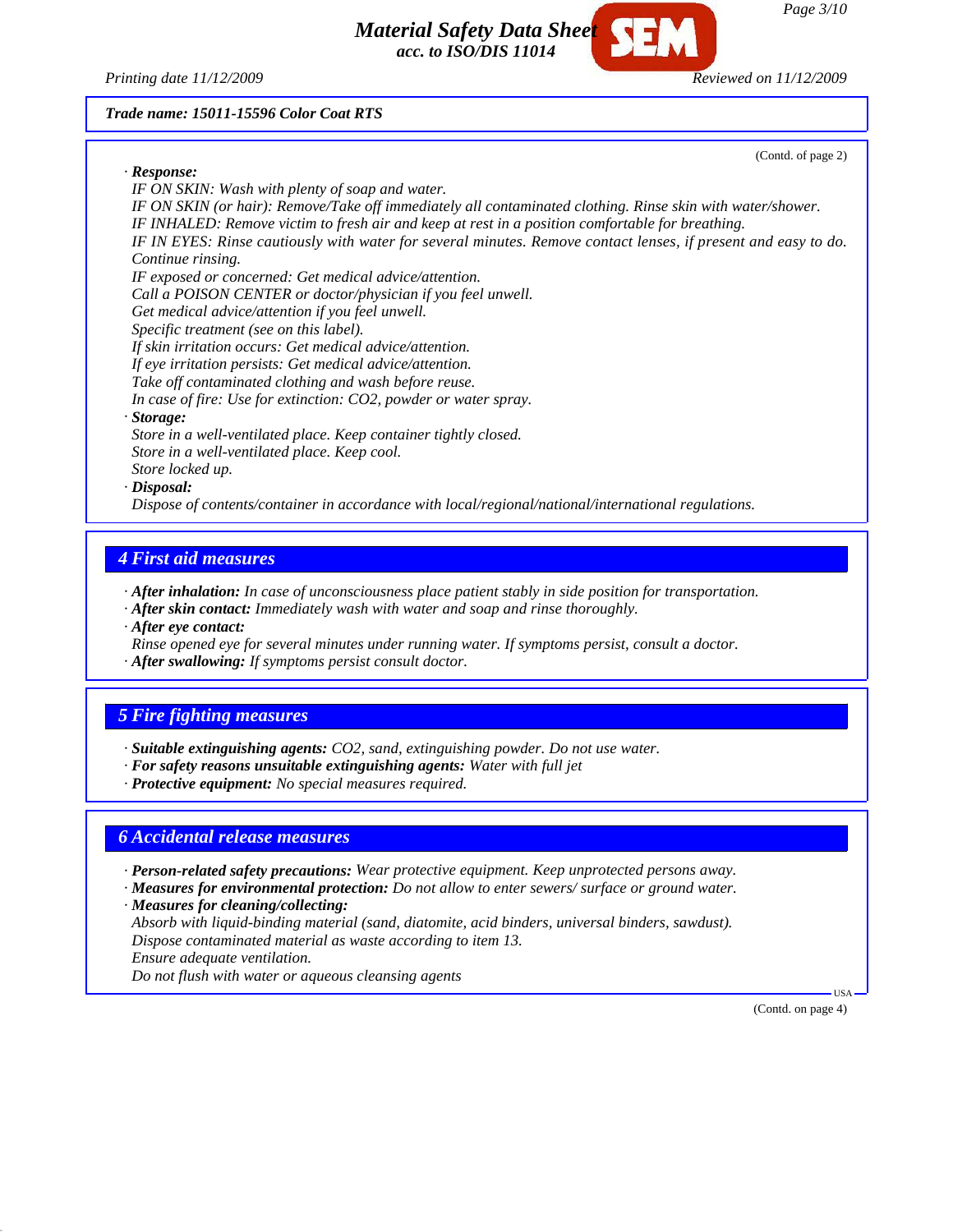*Page 4/10*

*Printing date 11/12/2009 Reviewed on 11/12/2009*

*Trade name: 15011-15596 Color Coat RTS*

(Contd. of page 3)

#### *7 Handling and storage*

- *· Handling:*
- *· Information for safe handling: Ensure good ventilation/exhaustion at the workplace. Prevent formation of aerosols.*
- *· Information about protection against explosions and fires: Keep ignition sources away - Do not smoke. Protect against electrostatic charges.*

*· Storage:*

- *· Requirements to be met by storerooms and receptacles: Store in a cool location.*
- *· Information about storage in one common storage facility: Not required.*
- *· Further information about storage conditions:*
- *Keep receptacle tightly sealed.*

*Store in cool, dry conditions in well sealed receptacles.*

## *8 Exposure controls and personal protection*

*· Additional information about design of technical systems: No further data; see item 7.*

|            | $\cdot$ Components with limit values that require monitoring at the workplace:              |                    |
|------------|---------------------------------------------------------------------------------------------|--------------------|
|            | 108-88-3 toluene                                                                            |                    |
| <b>PEL</b> | Short-term value: $C$ 300; 500* ppm                                                         |                    |
|            | Long-term value: 200 ppm                                                                    |                    |
|            | *10-min peak per 8-hr shift                                                                 |                    |
| <b>REL</b> | Short-term value: 560 mg/m <sup>3</sup> , 150 ppm                                           |                    |
|            | Long-term value: 375 mg/m <sup>3</sup> , 100 ppm                                            |                    |
| <b>TLV</b> | 75 mg/m <sup>3</sup> , 20 ppm                                                               |                    |
|            | 78-93-3 butanone                                                                            |                    |
| <b>PEL</b> | 590 mg/m <sup>3</sup> , 200 ppm                                                             |                    |
| <b>REL</b> | Short-term value: 885 mg/m <sup>3</sup> , 300 ppm                                           |                    |
|            | Long-term value: 590 mg/m <sup>3</sup> , 200 ppm                                            |                    |
| <b>TLV</b> | Short-term value: 885 mg/m <sup>3</sup> , 300 ppm                                           |                    |
|            | Long-term value: 590 mg/m <sup>3</sup> , 200 ppm                                            |                    |
|            | <b>BEI</b>                                                                                  |                    |
|            | 108-65-6 2-methoxy-1-methylethyl acetate                                                    |                    |
|            | WEEL 50 ppm                                                                                 |                    |
|            | $67-56-1$ methanol                                                                          |                    |
| <b>PEL</b> | $260 \; mg/m^3$ , 200 ppm                                                                   |                    |
| REL        | Short-term value: 325 mg/m <sup>3</sup> , 250 ppm                                           |                    |
|            | Long-term value: 260 mg/m <sup>3</sup> , 200 ppm                                            |                    |
|            | Skin                                                                                        |                    |
| <b>TLV</b> | Short-term value: $328 \text{ mg/m}^3$ , $250 \text{ ppm}$                                  |                    |
|            | Long-term value: 262 mg/m <sup>3</sup> , 200 ppm                                            |                    |
|            | Skin; BEI                                                                                   |                    |
|            | · Additional information: The lists that were valid during the creation were used as basis. |                    |
|            | · Personal protective equipment:                                                            |                    |
|            | · General protective and hygienic measures:                                                 |                    |
|            | Keep away from foodstuffs, beverages and feed.                                              |                    |
|            |                                                                                             | (Contd. on page 5) |

*Material Safety Data Sheet*

*acc. to ISO/DIS 11014*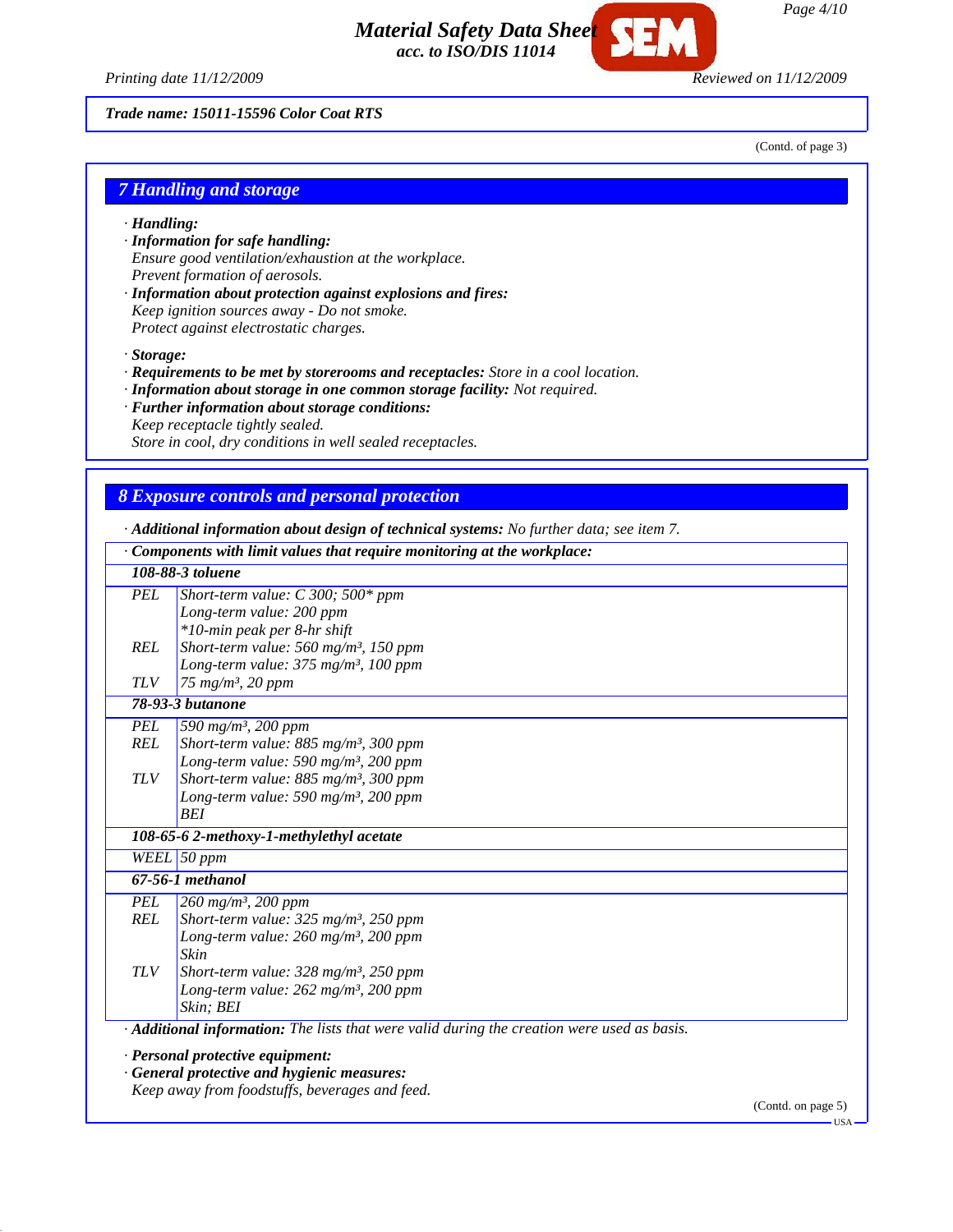*Printing date 11/12/2009 Reviewed on 11/12/2009*

#### *Trade name: 15011-15596 Color Coat RTS*



(Contd. on page 6)

*Page 5/10*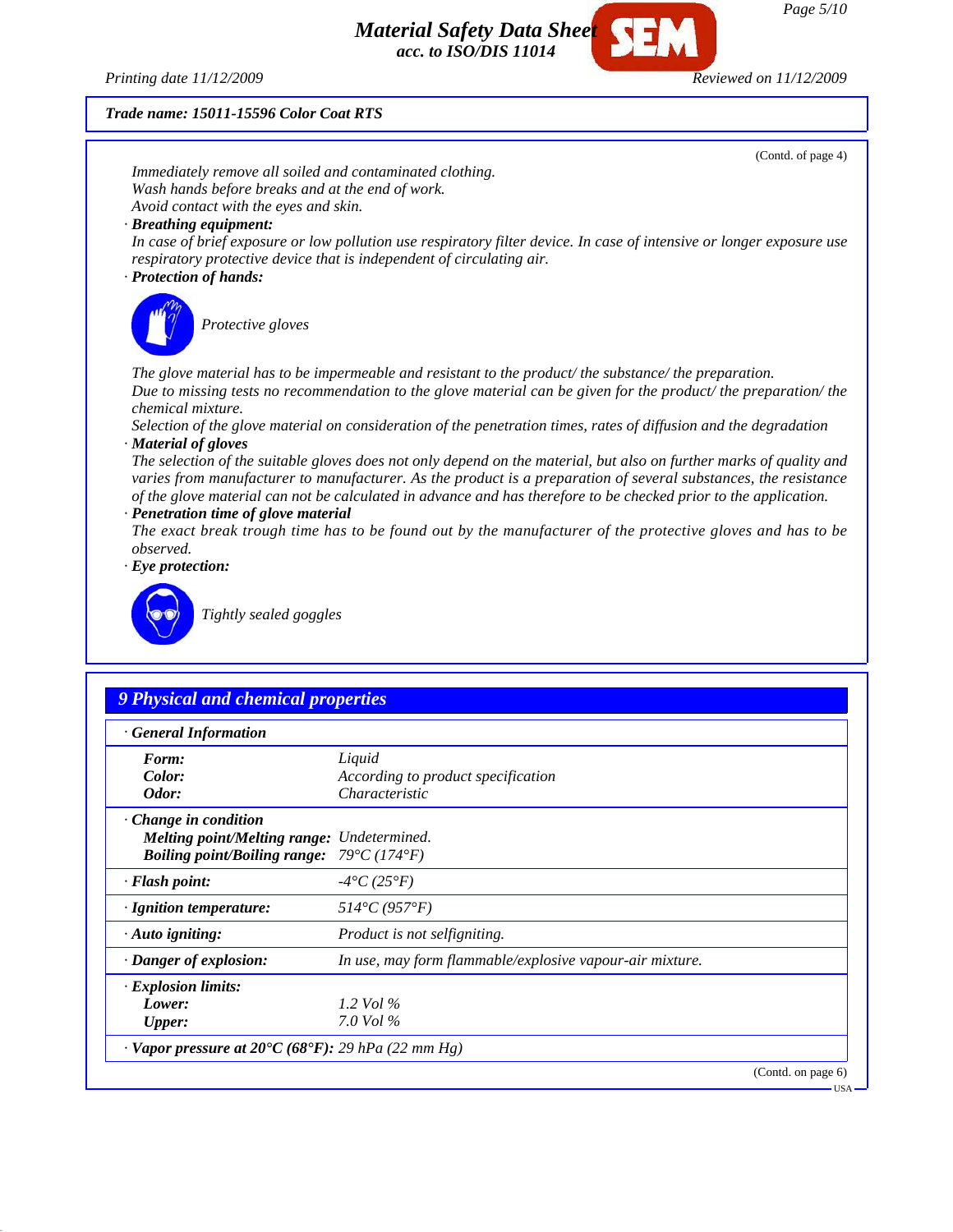

*Printing date 11/12/2009 Reviewed on 11/12/2009*

*Trade name: 15011-15596 Color Coat RTS*

|                                                    |                                   | (Contd. of page 5) |
|----------------------------------------------------|-----------------------------------|--------------------|
| $\cdot$ Density at 20 $\rm{C}(68\rm{^{\circ}F})$ : | 0.92 $g/cm^3$                     |                    |
| $\cdot$ Solubility in / Miscibility with<br>Water: | Not miscible or difficult to mix. |                    |
| · Solvent content:                                 |                                   |                    |
| Organic solvents:                                  | 84.2 %                            |                    |
| <b>VOC</b> content:                                | 84.2%                             |                    |
|                                                    | 772.0 $g/l / 6.44$ lb/gl          |                    |
| · Solids content:                                  | $15.6\%$                          |                    |

#### *10 Stability and reactivity*

*· Thermal decomposition / conditions to be avoided: No decomposition if used according to specifications.*

*· Dangerous reactions No dangerous reactions known.*

*· Dangerous products of decomposition: No dangerous decomposition products known.*

## *11 Toxicological information*

#### *· Acute toxicity:*

#### *· LD/LC50 values that are relevant for classification:*

| 108-88-3 toluene |            |
|------------------|------------|
|                  | $\sqrt{2}$ |

| Oral   | LD50 | $5000$ mg/kg (rat)                    |
|--------|------|---------------------------------------|
| Dermal | LD50 | $12124$ mg/kg (rabbit)                |
|        |      | Inhalative LC50/4 h 5320 mg/l (mouse) |

#### *· Primary irritant effect:*

*· on the skin: Irritant to skin and mucous membranes.*

*· on the eye: Irritating effect.*

*· Sensitization: No sensitizing effects known.*

*· Additional toxicological information:*

*The product shows the following dangers according to internally approved calculation methods for preparations: Irritant*

## *12 Ecological information*

*· General notes:*

*Water hazard class 2 (Self-assessment): hazardous for water Do not allow product to reach ground water, water course or sewage system. Danger to drinking water if even small quantities leak into the ground.*

## *13 Disposal considerations*

*· Product:*

*· Recommendation:*

*Must not be disposed of together with household garbage. Do not allow product to reach sewage system.*

(Contd. on page 7)

USA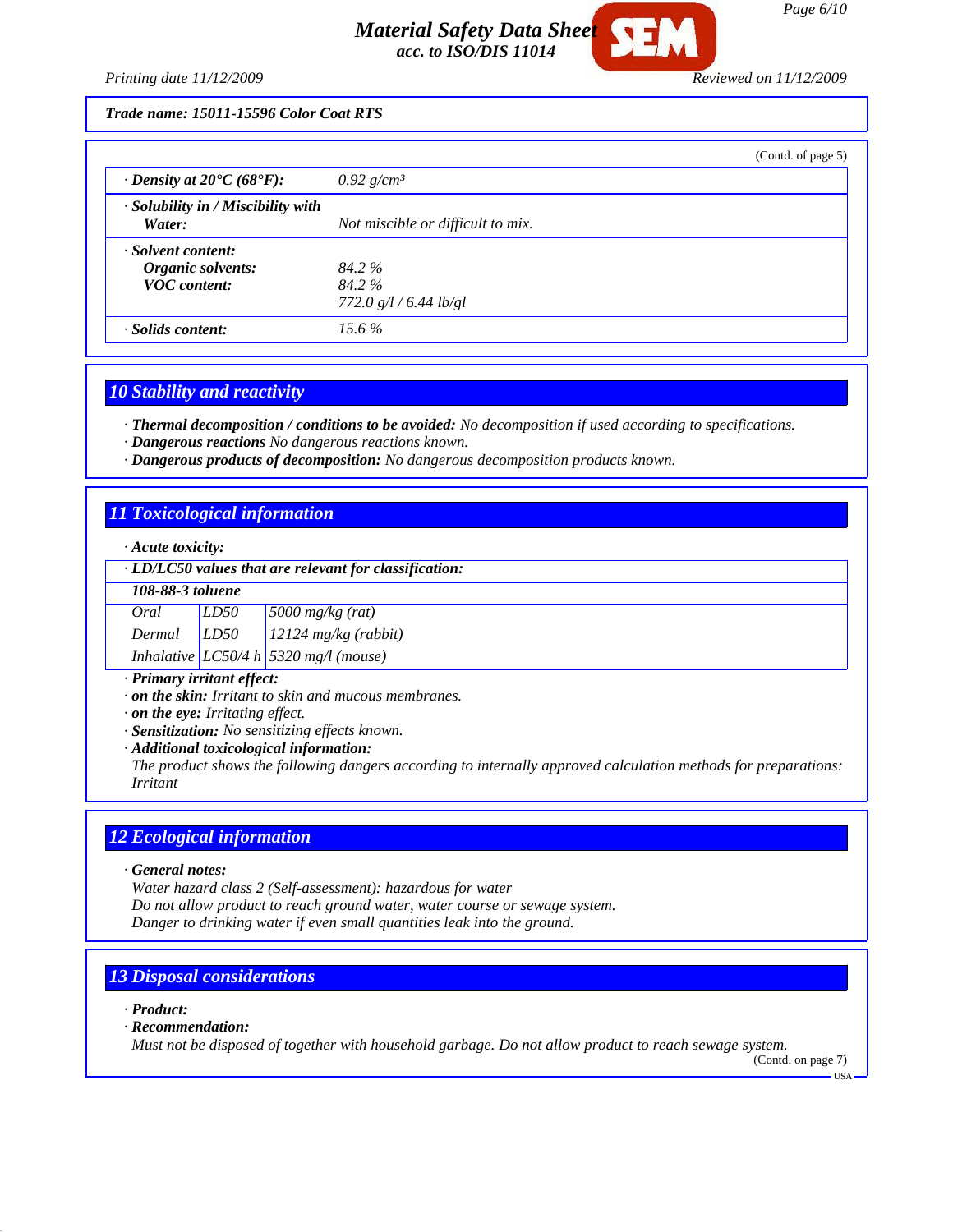*Page 7/10*

*Material Safety Data Sheet acc. to ISO/DIS 11014*

*Printing date 11/12/2009 Reviewed on 11/12/2009*

*Trade name: 15011-15596 Color Coat RTS*

*· Uncleaned packagings:*

*· Recommendation: Disposal must be made according to official regulations.*

| $\cdot$ DOT regulations:                                                               |                                    |
|----------------------------------------------------------------------------------------|------------------------------------|
|                                                                                        |                                    |
|                                                                                        |                                    |
|                                                                                        |                                    |
| · Hazard class:                                                                        | $\mathfrak{Z}$                     |
| · Identification number:                                                               | <b>UN1263</b>                      |
| · Packing group:                                                                       | $_{II}$                            |
| · Proper shipping name (technical name): PAINT<br>$-Label$                             | 3                                  |
| · Remarks                                                                              | ORM-D 49CFR 173.150,156,or306      |
| · Land transport TDG (Canada) and ADR/RID (Europe):                                    |                                    |
|                                                                                        |                                    |
|                                                                                        |                                    |
|                                                                                        |                                    |
|                                                                                        |                                    |
| · Hazard class:                                                                        | 3 Flammable liquids                |
| $\cdot$ UN-Number:                                                                     | 1263                               |
| · Packaging group:                                                                     | $I\!I$                             |
| $\cdot$ Label:                                                                         | 3                                  |
| · Description of goods:                                                                | 1263 PAINT, special provision 640D |
| · Maritime transport IMDG:                                                             |                                    |
|                                                                                        |                                    |
|                                                                                        |                                    |
|                                                                                        |                                    |
| · IMDG Class:                                                                          | $\mathfrak{Z}$                     |
| $\cdot$ UN Number:                                                                     | 1263                               |
| $\cdot$ Label                                                                          | $\mathfrak{Z}$                     |
|                                                                                        | $I\!I$                             |
|                                                                                        |                                    |
|                                                                                        | $F-E,S-E$                          |
|                                                                                        | N <sub>O</sub>                     |
| · Packaging group:<br>· EMS Number:<br>· Marine pollutant:<br>· Propper shipping name: | <b>PAINT</b>                       |
|                                                                                        |                                    |
|                                                                                        |                                    |
|                                                                                        |                                    |
|                                                                                        |                                    |
|                                                                                        |                                    |
| · Air transport ICAO-TI and IATA-DGR:<br>· ICAO/IATA Class:                            | $\mathfrak{Z}$                     |
| · UN/ID Number:<br>$\cdot$ Label                                                       | 1263<br>$\mathfrak{Z}$             |

(Contd. of page 6)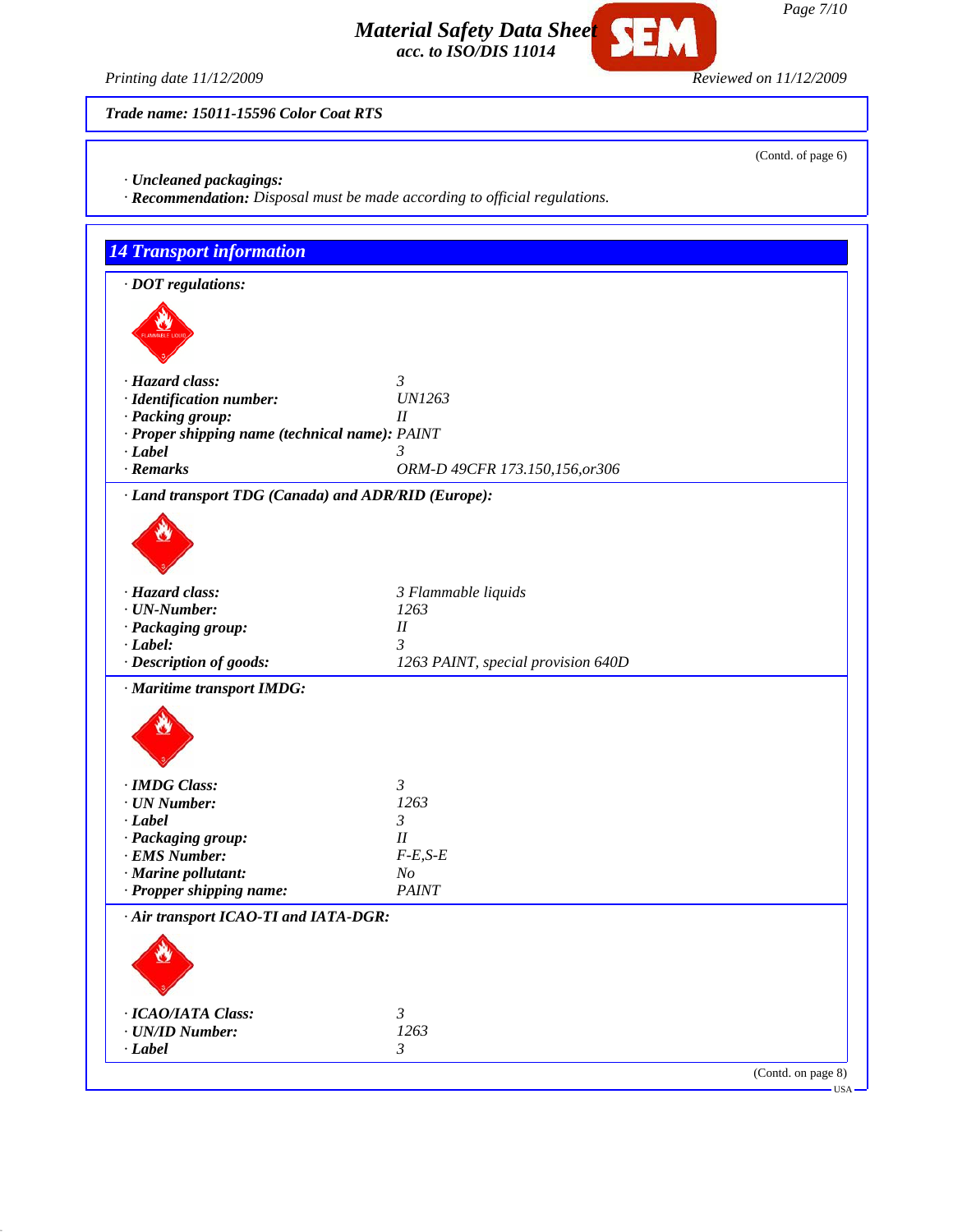

*Printing date 11/12/2009 Reviewed on 11/12/2009*

*Trade name: 15011-15596 Color Coat RTS*

- *· Packaging group: II*
- *· Propper shipping name: PAINT*
- *· UN "Model Regulation": UN1263, PAINT, 3, II*

# *15 Regulations*

| · Section 355 (extremely hazardous substances):<br>None of the ingredient is listed.<br>· Section 313 (Specific toxic chemical listings):<br>108-88-3 toluene<br><b>ACRYLIC RESIN</b><br>$78-93-3$ butanone<br>$1330-20-7$ xylene<br>$67-56-1$ methanol<br>100-41-4 ethylbenzene<br>· TSCA (Toxic Substances Control Act):<br>108-88-3 toluene<br>$78-93-3$ butanone<br>51274-00-1 YELLOW IRON OXIDE<br>108-65-6 $2$ -methoxy-1-methylethyl acetate<br>$2807-30-9$ 2-(propyloxy)ethanol<br>1330-20-7 xylene<br>$67-56-1$ methanol<br>$1333-86-4$ Carbon black<br>$100-41-4$ ethylbenzene<br>68911-87-5 ALKYL QUATERNARY AMMONIUM MONTMORILLONITE<br>64742-95-6 Solvent naphtha (petroleum), light arom.<br>7732-18-5 water, distilled, conductivity or of similar purity<br>$111-66-0$ oct-1-ene<br>57-55-6 propane-1,2-diol<br>78-83-1 butanol<br>· Proposition 65 | · Sara |                                                    |
|---------------------------------------------------------------------------------------------------------------------------------------------------------------------------------------------------------------------------------------------------------------------------------------------------------------------------------------------------------------------------------------------------------------------------------------------------------------------------------------------------------------------------------------------------------------------------------------------------------------------------------------------------------------------------------------------------------------------------------------------------------------------------------------------------------------------------------------------------------------------|--------|----------------------------------------------------|
|                                                                                                                                                                                                                                                                                                                                                                                                                                                                                                                                                                                                                                                                                                                                                                                                                                                                     |        |                                                    |
|                                                                                                                                                                                                                                                                                                                                                                                                                                                                                                                                                                                                                                                                                                                                                                                                                                                                     |        |                                                    |
|                                                                                                                                                                                                                                                                                                                                                                                                                                                                                                                                                                                                                                                                                                                                                                                                                                                                     |        |                                                    |
|                                                                                                                                                                                                                                                                                                                                                                                                                                                                                                                                                                                                                                                                                                                                                                                                                                                                     |        |                                                    |
|                                                                                                                                                                                                                                                                                                                                                                                                                                                                                                                                                                                                                                                                                                                                                                                                                                                                     |        |                                                    |
|                                                                                                                                                                                                                                                                                                                                                                                                                                                                                                                                                                                                                                                                                                                                                                                                                                                                     |        |                                                    |
|                                                                                                                                                                                                                                                                                                                                                                                                                                                                                                                                                                                                                                                                                                                                                                                                                                                                     |        |                                                    |
|                                                                                                                                                                                                                                                                                                                                                                                                                                                                                                                                                                                                                                                                                                                                                                                                                                                                     |        |                                                    |
|                                                                                                                                                                                                                                                                                                                                                                                                                                                                                                                                                                                                                                                                                                                                                                                                                                                                     |        |                                                    |
|                                                                                                                                                                                                                                                                                                                                                                                                                                                                                                                                                                                                                                                                                                                                                                                                                                                                     |        |                                                    |
|                                                                                                                                                                                                                                                                                                                                                                                                                                                                                                                                                                                                                                                                                                                                                                                                                                                                     |        |                                                    |
|                                                                                                                                                                                                                                                                                                                                                                                                                                                                                                                                                                                                                                                                                                                                                                                                                                                                     |        |                                                    |
|                                                                                                                                                                                                                                                                                                                                                                                                                                                                                                                                                                                                                                                                                                                                                                                                                                                                     |        |                                                    |
|                                                                                                                                                                                                                                                                                                                                                                                                                                                                                                                                                                                                                                                                                                                                                                                                                                                                     |        |                                                    |
|                                                                                                                                                                                                                                                                                                                                                                                                                                                                                                                                                                                                                                                                                                                                                                                                                                                                     |        |                                                    |
|                                                                                                                                                                                                                                                                                                                                                                                                                                                                                                                                                                                                                                                                                                                                                                                                                                                                     |        |                                                    |
|                                                                                                                                                                                                                                                                                                                                                                                                                                                                                                                                                                                                                                                                                                                                                                                                                                                                     |        |                                                    |
|                                                                                                                                                                                                                                                                                                                                                                                                                                                                                                                                                                                                                                                                                                                                                                                                                                                                     |        |                                                    |
|                                                                                                                                                                                                                                                                                                                                                                                                                                                                                                                                                                                                                                                                                                                                                                                                                                                                     |        |                                                    |
|                                                                                                                                                                                                                                                                                                                                                                                                                                                                                                                                                                                                                                                                                                                                                                                                                                                                     |        |                                                    |
|                                                                                                                                                                                                                                                                                                                                                                                                                                                                                                                                                                                                                                                                                                                                                                                                                                                                     |        |                                                    |
|                                                                                                                                                                                                                                                                                                                                                                                                                                                                                                                                                                                                                                                                                                                                                                                                                                                                     |        |                                                    |
|                                                                                                                                                                                                                                                                                                                                                                                                                                                                                                                                                                                                                                                                                                                                                                                                                                                                     |        |                                                    |
|                                                                                                                                                                                                                                                                                                                                                                                                                                                                                                                                                                                                                                                                                                                                                                                                                                                                     |        |                                                    |
|                                                                                                                                                                                                                                                                                                                                                                                                                                                                                                                                                                                                                                                                                                                                                                                                                                                                     |        |                                                    |
|                                                                                                                                                                                                                                                                                                                                                                                                                                                                                                                                                                                                                                                                                                                                                                                                                                                                     |        |                                                    |
| Chemicals known to cause cancer:                                                                                                                                                                                                                                                                                                                                                                                                                                                                                                                                                                                                                                                                                                                                                                                                                                    |        |                                                    |
| $1330 - 20 - 7$ <i>xylene</i>                                                                                                                                                                                                                                                                                                                                                                                                                                                                                                                                                                                                                                                                                                                                                                                                                                       |        |                                                    |
| 1333-86-4 Carbon black                                                                                                                                                                                                                                                                                                                                                                                                                                                                                                                                                                                                                                                                                                                                                                                                                                              |        |                                                    |
| $100-41-4$ ethylbenzene                                                                                                                                                                                                                                                                                                                                                                                                                                                                                                                                                                                                                                                                                                                                                                                                                                             |        |                                                    |
| 68911-87-5 ALKYL QUATERNARY AMMONIUM MONTMORILLONITE                                                                                                                                                                                                                                                                                                                                                                                                                                                                                                                                                                                                                                                                                                                                                                                                                |        |                                                    |
| · Chemicals known to cause reproductive toxicity for females:                                                                                                                                                                                                                                                                                                                                                                                                                                                                                                                                                                                                                                                                                                                                                                                                       |        |                                                    |
| None of the ingredients is listed.                                                                                                                                                                                                                                                                                                                                                                                                                                                                                                                                                                                                                                                                                                                                                                                                                                  |        |                                                    |
|                                                                                                                                                                                                                                                                                                                                                                                                                                                                                                                                                                                                                                                                                                                                                                                                                                                                     |        | (Cond. on page 9)<br>$\overline{\phantom{a}}$ USA. |

(Contd. of page 7)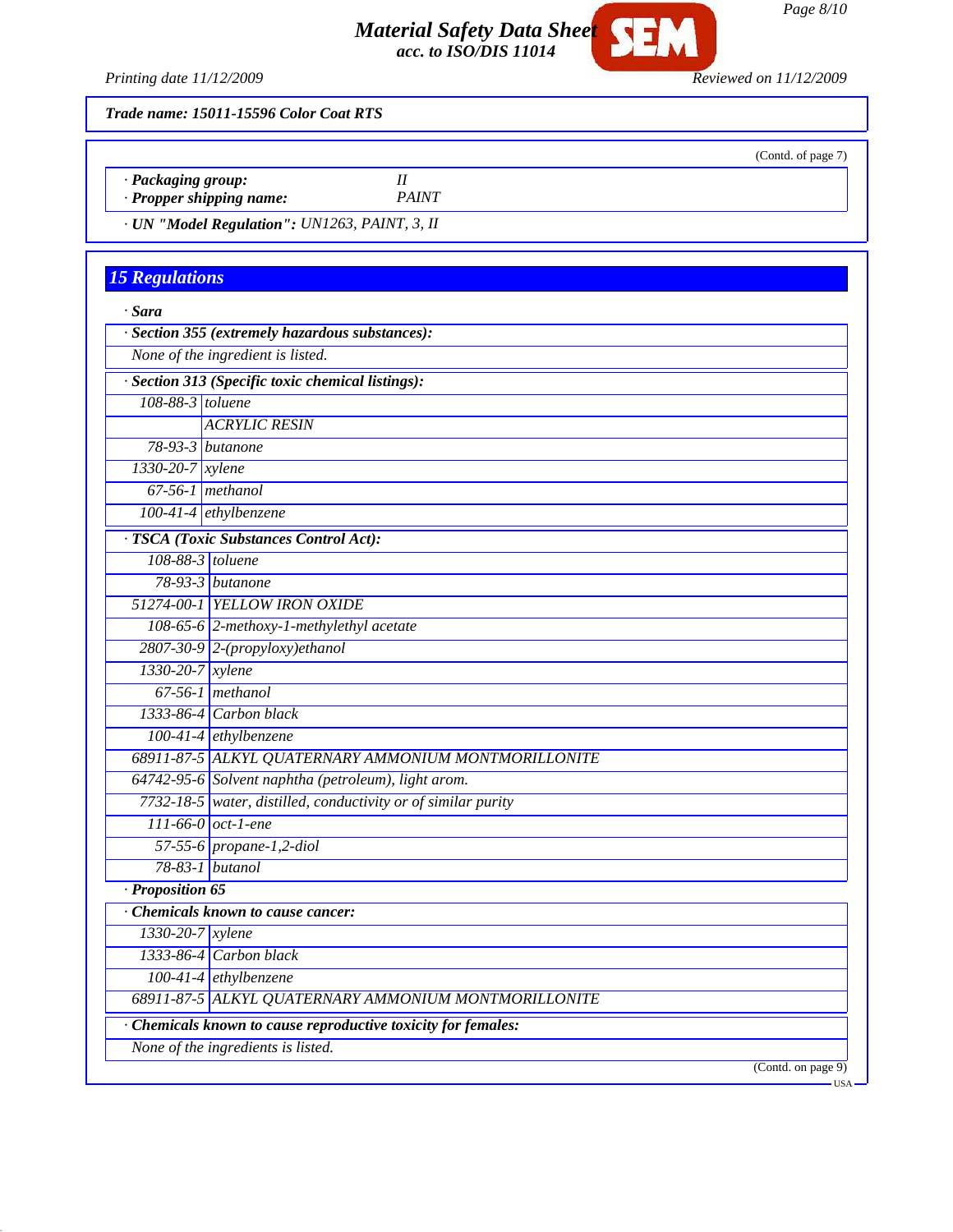*Page 9/10*

*Material Safety Data Sheet acc. to ISO/DIS 11014*

*Printing date 11/12/2009 Reviewed on 11/12/2009*

*Trade name: 15011-15596 Color Coat RTS*

|                        |                                                                    | (Contd. of page 8) |
|------------------------|--------------------------------------------------------------------|--------------------|
|                        | Chemicals known to cause reproductive toxicity for males:          |                    |
|                        | None of the ingredients is listed.                                 |                    |
|                        | Chemicals known to cause developmental toxicity:                   |                    |
| 108-88-3 toluene       |                                                                    |                    |
|                        | · Cancerogenity categories                                         |                    |
|                        | · EPA (Environmental Protection Agency)                            |                    |
| 108-88-3 toluene       |                                                                    | $\overline{II}$    |
|                        | 78-93-3 butanone                                                   | 1                  |
| 1330-20-7 xylene       |                                                                    | I                  |
|                        | $100-41-4$ ethylbenzene                                            | D                  |
|                        | · IARC (International Agency for Research on Cancer)               |                    |
| 108-88-3 toluene       |                                                                    | 3                  |
| $1330 - 20 - 7$ xylene |                                                                    | 3                  |
|                        | 1333-86-4 Carbon black                                             | 2B                 |
|                        | $100-41-4$ ethylbenzene                                            | 2B                 |
|                        | · NTP (National Toxicology Program)                                |                    |
|                        | None of the ingredients is listed.                                 |                    |
|                        | · TLV (Threshold Limit Value established by ACGIH)                 |                    |
| 108-88-3 toluene       |                                                                    | A4                 |
| 1330-20-7 xylene       |                                                                    | A4                 |
|                        | 1333-86-4 Carbon black                                             | A4                 |
|                        | $100-41-4$ ethylbenzene                                            | A <sub>3</sub>     |
|                        | · NIOSH-Ca (National Institute for Occupational Safety and Health) |                    |
|                        | $67-56-1$ methanol                                                 |                    |
|                        | 1333-86-4 Carbon black                                             |                    |
|                        | · OSHA-Ca (Occupational Safety & Health Administration)            |                    |
|                        | 68911-87-5 ALKYL QUATERNARY AMMONIUM MONTMORILLONITE               |                    |

*· Hazard symbols: Harmful Highly flammable*

*· Hazard-determining components of labelling: toluene*

#### *· Risk phrases:*

*Highly flammable. Irritating to eyes and skin. Harmful: danger of serious damage to health by prolonged exposure through inhalation. Possible risk of harm to the unborn child. Vapours may cause drowsiness and dizziness.*

*· Safety phrases:*

*Do not breathe gas/fumes/vapour/spray (appropriate wording to be specified by the manufacturer). Wear suitable protective clothing and gloves.*

(Contd. on page 10)